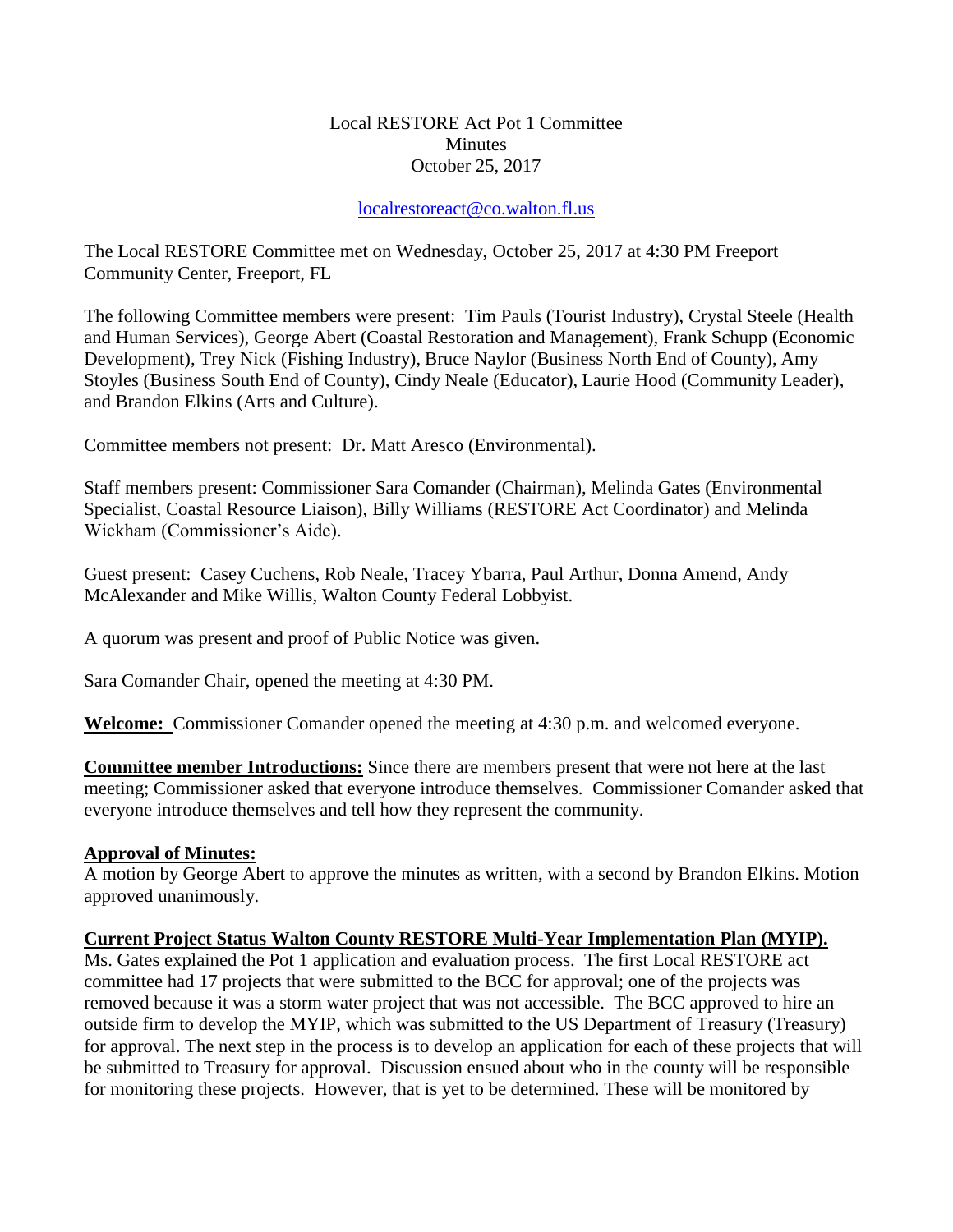County staff. Ms. Gates explained that the original 17 projects recommended, by the Local RESTORE Act Committee, will be funded by the TransOcean Penalties (approximately \$5.7 million). After the first round of projects were approved by the BCC, an additional deposit of approximately \$1 million occurred from the Anadarko penalties assessed. That additional \$1 million was added to the previously approved projects, to address administrative cost and inflation cost for building. She went on to explain that the deposit schedule for the BP penalties started April 2017 and will continue until 2031. Walton County will receive approximately \$2 million per year from the BP penalties until 2031. The total amount Walton County will receive from these direct component penalties is \$38,257,126.65.

Further discussion ensued about who will be monitoring these new projects, it is possible that the administrative operational structure will have to look at outside assistance. Questions arose about the interest that is being earned on these funds; it was explained that all interest will go into the Pots 4 and 5 RESTORE funds for the sciences projects.

Mr. Williams explained that Mr. Mike Willis, Walton Counties Federal lobbyist, has facilitated all of the meetings with Treasury and Walton County representatives.

**RESTORE Act & Triumph Overview – "A Collaborative Model":** Mr. Williams explained that the Triumph board consist of seven members and this is the first time that this has been done and there were no rules or guidelines to follow in this process and the next phase is for the board to develop "rules of engagement" of which are actually being developed as the process proceeds. Everything about the process is complicated, the statute has changed and the language is contradictory. Mr. Williams continued to explain that Triumph and RESTORE are two separate entities, but they can be leverage for funds between them. The Triumph board voted to prescreen application projects which have to be submitted to Walton County by October  $31<sup>st</sup>$ , to the BCC by November  $7<sup>th</sup>$  and to Triumph by November 15<sup>th</sup>. Treasury makes the rules and dictates what can and can't be funded. Mr. Williams is looking at matching projects to maximize funding sources; i.e. federal and state grants. We need to do everything that we can to have projects ready for a realistic timeline for approval by year end. The legislature can swept these funds to be used for disaster recovery, so we need some very good projects.

**Economic & Environmental Collaboration:** Mr. Williams called Mr. Darryl Boudreau, The Nature Conservancy, to discuss an Estuary Program Project. Mr. Boudreau explain by partnering with Okaloosa, Walton, Holmes and Washington Counties, the project will link Eco-growth, Environmental Health and Tourism through an estuary program that the POT 1 monies could be used for.

**Mission, Structure, Duties and Responsibilities:** Mr. Williams explained that the partnering with the local educational programs will give us the opportunities to create high end jobs. Walton County has a need for trained skilled labor. He explained that Walton County has three good hot spot areas that has the potential to boost the economy. The fact that Walton County has been designated an area of Rural Economic Opportunity, can help fast track the process. Mr. Pauls made a motion for staff to develop a process to accept and agree on projects; structure, process and implementation of a management plan. Mr. Naylor made a second to the motion. Motion carried.

**Questions and Public Comments:** General discussion ensued about the process, projects and which projects may or may not be acceptable and how we can utilize the funds Walton County will be receiving.